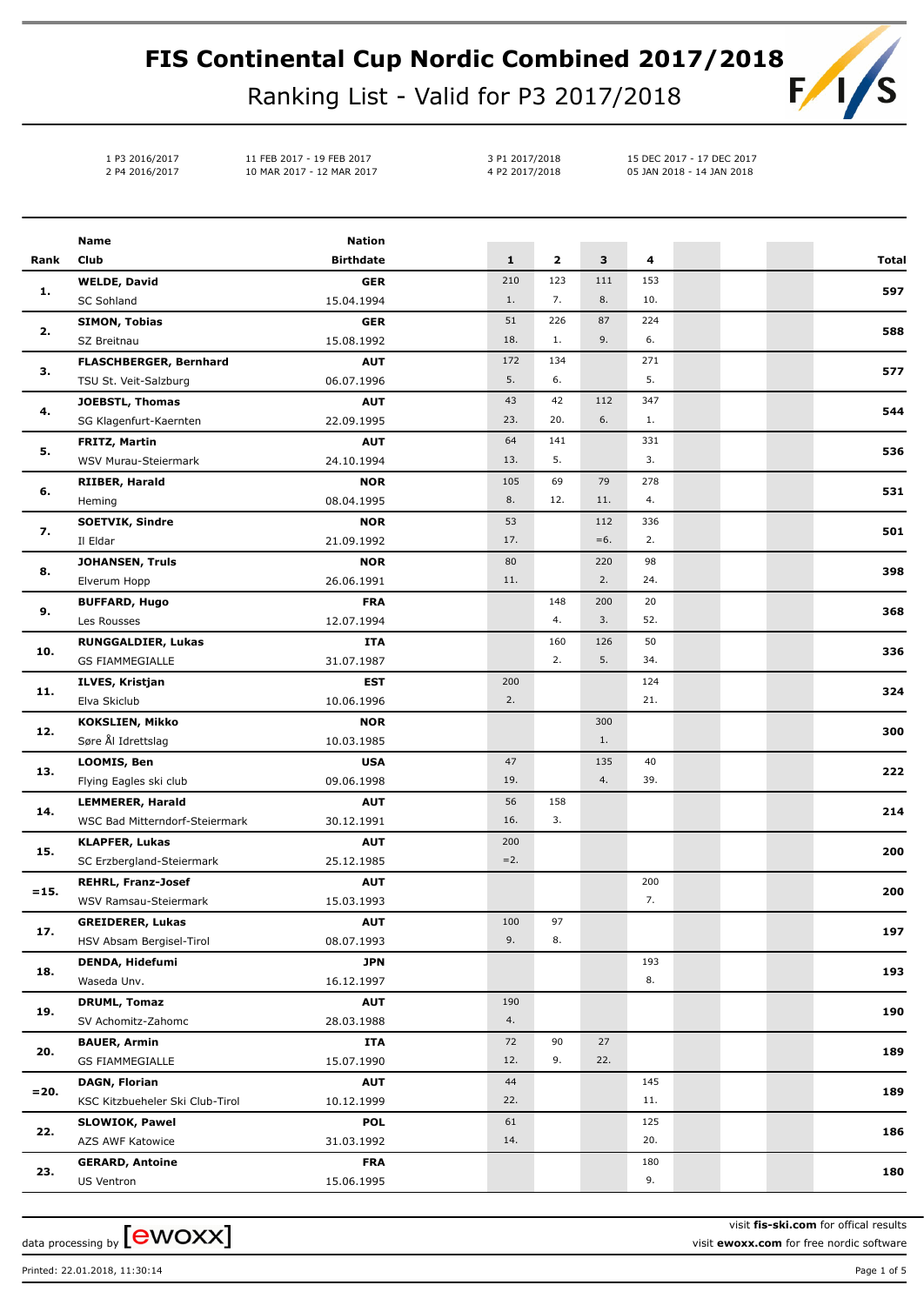|         | Name                                   | <b>Nation</b>    |                         |              |     |                |  |              |
|---------|----------------------------------------|------------------|-------------------------|--------------|-----|----------------|--|--------------|
| Rank    | Club                                   | <b>Birthdate</b> | $\mathbf{1}$            | $\mathbf{2}$ | 3   | 4              |  | <b>Total</b> |
|         | <b>SONEHARA, Go</b>                    | <b>JPN</b>       |                         |              | 38  | 136            |  |              |
| 24.     | Tokyo Biso Kogyo Corp.Ski Club         | 01.10.1993       |                         |              | 16. | 16.            |  | 174          |
|         | <b>LUBITZ, Tom</b>                     | <b>GER</b>       | 22                      | 63           | 43  | 40             |  |              |
| 25.     | VSC Klingenthal                        | 08.02.1995       | 35.                     | 14.          | 14. | $= 39.$        |  | 168          |
|         |                                        |                  | 160                     |              |     |                |  |              |
| 26.     | <b>WEBER, Terence</b>                  | <b>GER</b>       | 6.                      |              |     |                |  | 160          |
|         | SSV Geyer                              | 24.09.1996       |                         |              |     |                |  |              |
| 27.     | <b>BJOERNSTAD, Espen</b>               | <b>NOR</b>       |                         | 46           |     | 104            |  | 150          |
|         | Byåsen Skiklubb                        | 26.12.1993       |                         | 19.          |     | 23.            |  |              |
| 28.     | <b>GERSTGRASER, Paul</b>               | <b>AUT</b>       |                         |              |     | 144            |  | 144          |
|         | SV Schwarzach-Salzburg                 | 22.05.1995       |                         |              |     | 12.            |  |              |
| 29.     | <b>KIMURA, Kodai</b>                   | <b>JPN</b>       |                         |              |     | 142            |  | 142          |
|         | Hanawa High School                     | 06.06.2001       |                         |              |     | 13.            |  |              |
|         | SHIMIZU, Aguri                         | <b>JPN</b>       |                         |              |     | 141            |  |              |
| 30.     | Euglena Ski Club                       | 09.03.1992       |                         |              |     | 14.            |  | 141          |
|         | <b>LAHEURTE, Maxime</b>                | <b>FRA</b>       |                         |              |     | 140            |  |              |
| 31.     | Douanes - AS Gerardmer Ski Nord        | 20.05.1985       |                         |              |     | 15.            |  | 140          |
|         | <b>LEHNERT, Luis</b>                   | <b>GER</b>       | 11                      |              |     | 127            |  |              |
| 32.     | Wsv Oberaudorf                         | 12.06.2000       | 46.                     |              |     | 18.            |  | 138          |
|         |                                        | <b>FRA</b>       |                         |              |     | 132            |  |              |
| 33.     | <b>BRAUD, Francois</b>                 |                  |                         |              |     | 17.            |  | 132          |
|         | ARMEES-EMHM - Chamonix                 | 27.07.1986       |                         |              |     |                |  |              |
| 34.     | GOOD, Jasper                           | <b>USA</b>       | 25                      |              | 80  | 22             |  | 127          |
|         | Steamboat Springs Winter Sports        | 10.05.1996       | 33.                     |              | 10. | $=49.$         |  |              |
| $= 34.$ | <b>TERZER, Dominik</b>                 | <b>AUT</b>       |                         |              |     | 127            |  | 127          |
|         | Nordic Team Absam-Tirol                | 19.09.1999       |                         |              |     | $=18.$         |  |              |
| 36.     | <b>DUENKEL, Michael</b>                | <b>GER</b>       | 60                      | 64           |     |                |  | 124          |
|         | <b>SWV Goldlauter</b>                  | 16.08.1989       | 15.                     | 13.          |     |                |  |              |
|         | <b>OFTEBRO, Einar</b>                  | <b>NOR</b>       | 16                      | 20           |     | 85             |  |              |
| 37.     | Jardar II                              | 06.08.1998       | 40.                     | 26.          |     | $=26.$         |  | 121          |
|         | <b>KJELBOTN, Thomas</b>                | <b>NOR</b>       | 119                     |              |     |                |  |              |
| 38.     | Bardu IL                               | 26.06.1986       | 7.                      |              |     |                |  | 119          |
|         | <b>CIESLAR, Adam</b>                   | <b>POL</b>       | 96                      |              |     | 22             |  |              |
| 39.     | AZS AWF Katowice                       | 18.12.1992       | 10.                     |              |     | 49.            |  | 118          |
|         |                                        | <b>GER</b>       |                         | 73           | 26  | 17             |  |              |
| 40.     | <b>HAHN, Martin</b><br>VSC Klingenthal | 06.05.1997       |                         | 11.          | 23. | 55.            |  | 116          |
|         |                                        |                  |                         |              |     |                |  |              |
| 41.     | YAMAMOTO, Ryota                        | <b>JPN</b>       |                         | 9            | 62  | 44             |  | 115          |
|         | Waseda Unv.                            | 13.05.1997       |                         | 29.          | 13. | 37.            |  |              |
| 42.     | <b>FLETCHER, Taylor</b>                | <b>USA</b>       |                         |              |     | 110            |  | 110          |
|         | Steamboat Springs Winter Sports        | 11.05.1990       |                         |              |     | 22.            |  |              |
| 43.     | YAHIN, Ernest                          | <b>RUS</b>       |                         | 58           |     | 42             |  | 100          |
|         | SDUSHOR 33 Ufa                         | 09.01.1991       |                         | 15.          |     | 38.            |  |              |
| 44.     | <b>JELENKO, Marjan</b>                 | <b>SLO</b>       | 26                      |              |     | 70             |  | 96           |
|         | NSD Medvode                            | 22.07.1991       | 32.                     |              |     | 29.            |  |              |
|         | <b>BEREND, Ben</b>                     | <b>USA</b>       |                         |              | 33  | 57             |  |              |
| 45.     | Steamboat Springs Winter Sports        | 29.06.1995       |                         |              | 19. | 31.            |  | 90           |
|         | YAMAMOTO, Go                           | <b>JPN</b>       |                         | 89           |     |                |  |              |
| 46.     | Waseda Unv.                            | 27.01.1995       |                         | 10.          |     |                |  | 89           |
|         | <b>MUHLETHALER, Laurent</b>            | <b>FRA</b>       |                         |              |     | 87             |  |              |
| 47.     | Premanon                               | 27.09.1997       |                         |              |     | 25.            |  | 87           |
|         |                                        |                  | 43                      | 36           |     | $\overline{7}$ |  |              |
| 48.     | <b>MAIERHOFER, Manuel</b>              | ITA              | $= 23.$                 | 21.          |     | 62.            |  | 86           |
|         | GS FIAMMEGIALLE                        | 17.12.1992       |                         |              |     |                |  |              |
| 49.     | DANEK, Lukas                           | CZE              |                         |              |     | 85             |  | 85           |
|         | ASO Dukla Liberec                      | 19.09.1997       |                         |              |     | 26.            |  |              |
| $=49.$  | OFTEBRO, Jens                          | <b>NOR</b>       | $\overline{\mathbf{3}}$ |              |     | 82             |  | 85           |
|         | Jardar II                              | 21.07.2000       | 55.                     |              |     | 28.            |  |              |
| 51.     | <b>SCHLUETTER, Anton</b>               | <b>GER</b>       |                         |              | 14  | 67             |  | 81           |
|         | SCM Zella-Mehlis                       | 20.10.1997       |                         |              | 28. | 30.            |  |              |
|         |                                        |                  |                         |              |     |                |  |              |

data processing by  $[ewoxx]$ 

visit **fis-ski.com** for offical results visit **ewoxx.com** for free nordic software

Printed: 22.01.2018, 11:30:14 Page 2 of 5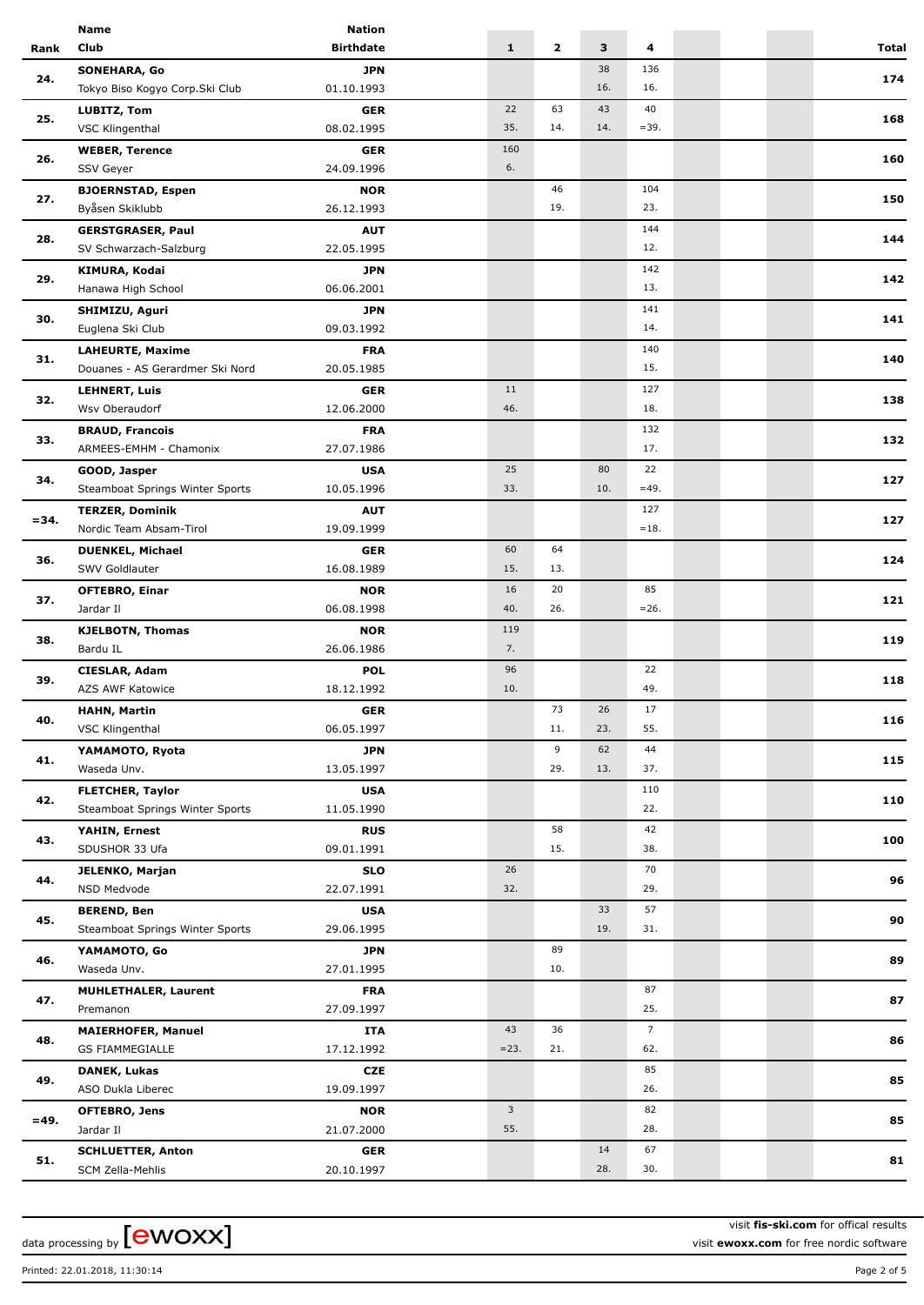|                                                                                                 | <b>Name</b>                    | <b>Nation</b>    |                |              |                 |         |  |       |
|-------------------------------------------------------------------------------------------------|--------------------------------|------------------|----------------|--------------|-----------------|---------|--|-------|
| Rank                                                                                            | Club                           | <b>Birthdate</b> | $\mathbf{1}$   | $\mathbf{z}$ | 3               | 4       |  | Total |
|                                                                                                 | <b>VRHOVNIK, Vid</b>           | <b>SLO</b>       | 23             |              |                 | 55      |  |       |
| 52.                                                                                             | Ssk Velenje                    | 12.07.1999       | 34.            |              |                 | 32.     |  | 78    |
|                                                                                                 | <b>VERMEULEN, Mika</b>         | <b>AUT</b>       | 45             |              |                 | 29      |  |       |
| 53.                                                                                             | WSV Ramsau Dachstein-Steiermar | 26.06.1999       | 21.            |              |                 | $=45.$  |  | 74    |
|                                                                                                 |                                | <b>NOR</b>       | 37             |              |                 | 36      |  |       |
| 54.                                                                                             | <b>BURAAS, Lars</b>            |                  | 25.            |              |                 | 41.     |  | 73    |
|                                                                                                 | Hurdal II                      | 17.01.1995       |                |              |                 |         |  |       |
| 55.                                                                                             | <b>SCHMID, Julian</b>          | <b>GER</b>       |                |              | 19              | 51      |  | 70    |
|                                                                                                 | Sc Oberstdorf                  | 01.09.1999       |                |              | $= 24.$         | 33.     |  |       |
|                                                                                                 | <b>MASTIEV, Samir</b>          | <b>RUS</b>       | 15             | 21           |                 | 31      |  | 67    |
|                                                                                                 | Ekaterinburg Dinamo            | 13.01.1993       | 42.            | 25.          |                 | 43.     |  |       |
|                                                                                                 | <b>SCHUMANN, Stephen</b>       | <b>USA</b>       | $\overline{2}$ |              | 42              | 21      |  |       |
|                                                                                                 | Park City Ski and Snowboard    | 14.03.2000       | 57.            |              | 15.             | 51.     |  | 65    |
|                                                                                                 | <b>MARUSARZ, Wojciech</b>      | <b>POL</b>       |                |              | 64              |         |  |       |
| 58.                                                                                             | AZS Zakopane                   | 28.05.1993       |                |              | 12.             |         |  | 64    |
|                                                                                                 |                                |                  | 32             | 27           |                 |         |  |       |
| 59.                                                                                             | <b>BUZZI, Raffaele</b>         | ITA              | 29.            | 23.          |                 |         |  | 59    |
|                                                                                                 | C.S. FORESTALE DELLO STATO     | 17.07.1995       |                |              |                 |         |  |       |
| 60.                                                                                             | <b>TILLER, Simen</b>           | <b>NOR</b>       | 28             |              |                 | 30      |  | 58    |
|                                                                                                 | Moelven                        | 26.11.1995       | $=30.$         |              |                 | 44.     |  |       |
|                                                                                                 | <b>BARKOV, Viacheslav</b>      | <b>RUS</b>       |                | 54           |                 |         |  | 54    |
|                                                                                                 | SDUSHOR UOR 2 MOSCOW           | 28.02.1992       |                | 16.          |                 |         |  |       |
|                                                                                                 | <b>DEUSCHL, Christian</b>      | <b>AUT</b>       | $\overline{4}$ |              |                 | 49      |  |       |
|                                                                                                 | Nordic Team Absam-Tirol        | 20.04.1997       | 53.            |              |                 | 35.     |  | 53    |
|                                                                                                 | <b>KIMURA, Yoshihiro</b>       | <b>JPN</b>       |                | 52           |                 |         |  |       |
| 63.                                                                                             | Hanawa High School             | 24.07.1998       |                | 17.          |                 |         |  | 52    |
| 64.                                                                                             |                                |                  |                | 5            |                 | 45      |  |       |
|                                                                                                 | <b>KARHUMAA, Wille</b>         | <b>FIN</b>       |                | $= 32.$      |                 | 36.     |  | 50    |
|                                                                                                 | Ounasvaaran Hiihtoseura        | 07.06.2000       |                |              |                 |         |  |       |
| 65.                                                                                             | SALO, Jussi                    | <b>FIN</b>       | 16             | 30           |                 | 3       |  | 49    |
|                                                                                                 | Tampereen Pyrintoe             | 24.11.1991       | $=40.$         | 22.          |                 | 68.     |  |       |
|                                                                                                 | <b>HAUG, Tobias</b>            | <b>GER</b>       |                | 47           |                 |         |  | 47    |
|                                                                                                 | SV Baiersbronn                 | 25.06.1993       |                | 18.          |                 |         |  |       |
|                                                                                                 | PASICHNYK, Viktor              | <b>UKR</b>       | 46             |              |                 |         |  |       |
| 67.                                                                                             | Kremenets Ski School           | 02.12.1992       | 20.            |              |                 |         |  | 46    |
|                                                                                                 | PIHO, Han                      | <b>EST</b>       | 18             |              | 28              |         |  |       |
|                                                                                                 | Sportclub Taevataeht           | 24.04.1993       | 37.            |              | 21.             |         |  | 46    |
|                                                                                                 | <b>DIDIER, Nicolas</b>         | <b>FRA</b>       | 33             | 5            | $7\overline{ }$ |         |  |       |
| 69.                                                                                             | Xonrupt                        | 02.06.1995       | 27.            | 32.          | 31.             |         |  | 45    |
|                                                                                                 |                                |                  |                |              |                 |         |  |       |
| 70.                                                                                             | <b>IVANOV, Vitalii</b>         | <b>RUS</b>       |                | 8            | 36              |         |  | 44    |
|                                                                                                 | S Peterburg KOR 1 TSSP Karelia | 22.10.1998       |                | 30.          | 17.             |         |  |       |
|                                                                                                 | <b>BLAUROCK, Philipp</b>       | <b>GER</b>       | 13             |              | 29              |         |  | 42    |
|                                                                                                 | SV Biberau                     | 26.06.1991       | 43.            |              | 20.             |         |  |       |
|                                                                                                 | <b>SCHNEIDER, Sepp</b>         | <b>AUT</b>       | 18             |              | 11              | 13      |  |       |
|                                                                                                 | SC Egg-Vorarlberg              | 03.06.1991       | $= 37.$        |              | 30.             | $= 57.$ |  | 42    |
|                                                                                                 | <b>MAZURCHUK, Dmytro</b>       | <b>UKR</b>       | 20             |              | 19              |         |  |       |
|                                                                                                 | Kremenets Ski school           | 19.01.1999       | 36.            |              | 24.             |         |  | 39    |
|                                                                                                 | <b>WELDE, Jonas</b>            | <b>GER</b>       | 37             | $\mathbf{1}$ |                 |         |  |       |
| 74.                                                                                             | Sc Sohland                     | 12.03.1998       | $=25.$         | 35.          |                 |         |  | 38    |
|                                                                                                 |                                |                  |                |              | 36              |         |  |       |
| 75.                                                                                             | <b>VAXELAIRE, Lilian</b>       | <b>FRA</b>       |                |              |                 |         |  | 36    |
|                                                                                                 | S.C xonrupt                    | 04.02.1998       |                |              | $=17.$          |         |  |       |
|                                                                                                 | <b>SKAARSET, Lars</b>          | <b>NOR</b>       |                | 23           |                 | 11      |  | 34    |
|                                                                                                 | Soere Aal il                   | 05.01.1998       |                | 24.          |                 | $= 59.$ |  |       |
|                                                                                                 | <b>KOSTNER, Aaron</b>          | ITA              | 33             |              |                 |         |  |       |
|                                                                                                 | S. C. GARDENA RAIFFEISEN GHER  | 08.07.1999       | $=27.$         |              |                 |         |  | 33    |
|                                                                                                 | <b>ZEMAN, Martin</b>           | <b>CZE</b>       |                |              |                 | 32      |  |       |
| 56.<br>57.<br>61.<br>62.<br>66.<br>$= 67.$<br>71.<br>$= 71.$<br>73.<br>76.<br>77.<br>78.<br>79. | ASO Dukla Liberec              | 01.07.1993       |                |              |                 | 42.     |  | 32    |
|                                                                                                 | KOPP, Tim                      | <b>GER</b>       |                |              |                 | 29      |  |       |
|                                                                                                 | VSC Klingenthal                | 11.02.1999       |                |              |                 | 45.     |  | 29    |
|                                                                                                 |                                |                  |                |              |                 |         |  |       |

data processing by  $[ewoxx]$ 

visit **fis-ski.com** for offical results visit **ewoxx.com** for free nordic software

Printed: 22.01.2018, 11:30:14 Page 3 of 5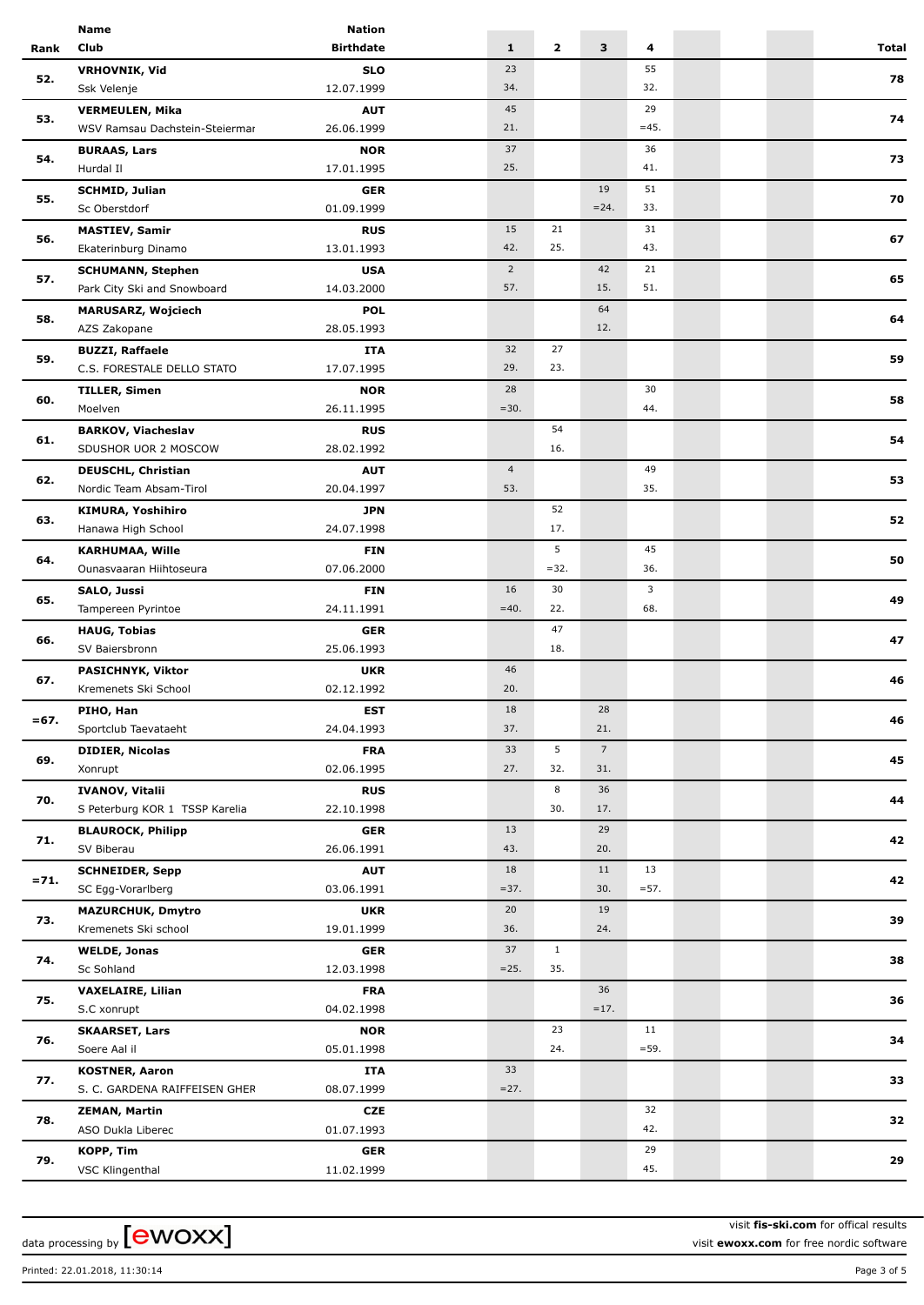|                                                                                                                                                                                                                                    | Name                            | <b>Nation</b>    |                       |                |         |                |  |              |
|------------------------------------------------------------------------------------------------------------------------------------------------------------------------------------------------------------------------------------|---------------------------------|------------------|-----------------------|----------------|---------|----------------|--|--------------|
| Rank                                                                                                                                                                                                                               | <b>Club</b>                     | <b>Birthdate</b> | $\mathbf{1}$          | $\mathbf{2}$   | 3       | 4              |  | <b>Total</b> |
|                                                                                                                                                                                                                                    | <b>HEROLA, Matti</b>            | <b>FIN</b>       | 28                    |                |         |                |  |              |
|                                                                                                                                                                                                                                    | Puijo Ski club                  | 09.11.1993       | 30.                   |                |         |                |  | 28           |
|                                                                                                                                                                                                                                    | <b>SKOGLUND, Andreas</b>        | <b>NOR</b>       |                       |                |         | 26             |  |              |
| 80.<br>81.<br>82.<br>$= 82.$<br>84.<br>85.<br>86.<br>87.<br>88.<br>89.<br>$= 89.$<br>91.<br>$= 91.$<br>$= 91.$<br>$= 91.$<br>95.<br>96.<br>$= 96.$<br>98.<br>99.<br>100.<br>101.<br>$=101.$<br>$=101.$<br>104.<br>$= 104.$<br>106. | Molde Og omegn if               | 22.03.2001       |                       |                |         | 47.            |  | 26           |
|                                                                                                                                                                                                                                    | <b>HUETTEL, Simon</b>           | <b>GER</b>       | 12                    | 13             |         |                |  |              |
|                                                                                                                                                                                                                                    | Wsv 1922 weissenstadt           | 04.08.1999       | 45.                   | 27.            |         |                |  | 25           |
|                                                                                                                                                                                                                                    | <b>MRAZ, Noa</b>                | <b>AUT</b>       | 9                     |                | 16      |                |  |              |
|                                                                                                                                                                                                                                    | SG Klagenfurt-Kaernten          | 17.10.1996       | 48.                   |                | 26.     |                |  | 25           |
|                                                                                                                                                                                                                                    | <b>SCHNURR, Constantin</b>      | <b>GER</b>       |                       |                |         | 23             |  |              |
|                                                                                                                                                                                                                                    | Sv Baiersbonn                   | 15.09.1998       |                       |                |         | 48.            |  | 23           |
|                                                                                                                                                                                                                                    | PIHO, Kail                      | <b>EST</b>       | $\overline{4}$        |                | 16      |                |  |              |
|                                                                                                                                                                                                                                    | Sportclub Taevatäht             | 28.05.1991       | $= 53.$               |                | $= 26.$ |                |  | 20           |
|                                                                                                                                                                                                                                    |                                 |                  |                       |                |         |                |  |              |
|                                                                                                                                                                                                                                    | NIITTYKOSKI, Otto               | <b>FIN</b>       |                       |                |         | 19<br>53.      |  | 19           |
|                                                                                                                                                                                                                                    | Ylistaron Kilpaveljet           | 13.03.2001       |                       |                |         |                |  |              |
|                                                                                                                                                                                                                                    | PAZOUT, Ondrej                  | <b>CZE</b>       |                       |                |         | 18             |  | 18           |
|                                                                                                                                                                                                                                    | ASO Dukla Liberec               | 01.07.1998       |                       |                |         | 54.            |  |              |
|                                                                                                                                                                                                                                    | <b>VYTRVAL, Jan</b>             | <b>CZE</b>       | 17                    |                |         |                |  | 17           |
|                                                                                                                                                                                                                                    | ASO Dukla Liberec               | 08.05.1998       | 39.                   |                |         |                |  |              |
|                                                                                                                                                                                                                                    | <b>ABRAMOV, Konstantin</b>      | <b>RUS</b>       |                       |                |         | 16             |  | 16           |
|                                                                                                                                                                                                                                    | Moskovskaya Obl. GBU TSOVS      | 29.06.1997       |                       |                |         | 56.            |  |              |
|                                                                                                                                                                                                                                    | LOOMIS, Adam                    | <b>USA</b>       | 5                     |                |         | 11             |  | 16           |
|                                                                                                                                                                                                                                    | Flying Eagles Ski Club          | 19.03.1992       | 51.                   |                |         | 59.            |  |              |
|                                                                                                                                                                                                                                    | <b>ANDREWS, Grant</b>           | <b>USA</b>       |                       | $\overline{4}$ | 5       | 4              |  |              |
|                                                                                                                                                                                                                                    | Steamboat Springs Winter Sports | 03.12.1997       |                       | 34.            | 32.     | 65.            |  | 13           |
|                                                                                                                                                                                                                                    | <b>GIANMOENA, Luca</b>          | <b>ITA</b>       |                       |                | 13      |                |  |              |
|                                                                                                                                                                                                                                    | LAVAZE' VARENA                  | 16.11.1997       |                       |                | 29.     |                |  | 13           |
|                                                                                                                                                                                                                                    | <b>KVARSTAD, Simen</b>          | <b>NOR</b>       |                       |                |         | 13             |  |              |
|                                                                                                                                                                                                                                    | Byaasen Il                      | 23.03.2000       |                       |                |         | 57.            |  | 13           |
|                                                                                                                                                                                                                                    | <b>RAINER, Marc</b>             | <b>AUT</b>       | 13                    |                |         |                |  |              |
|                                                                                                                                                                                                                                    | SK Saalfelden-Salzburg          | 22.09.1999       | $=43.$                |                |         |                |  | 13           |
|                                                                                                                                                                                                                                    | <b>NAGAMINE, Hisaki</b>         | <b>JPN</b>       |                       | 12             |         |                |  |              |
|                                                                                                                                                                                                                                    | Meiji Unv.                      | 29.04.1997       |                       | 28.            |         |                |  | 12           |
|                                                                                                                                                                                                                                    | <b>SARC, Leon</b>               | <b>SLO</b>       | 9                     |                |         | $\overline{2}$ |  |              |
|                                                                                                                                                                                                                                    | <b>Ssk Menges</b>               | 28.05.1996       | $=48.$                |                |         | 70.            |  | 11           |
|                                                                                                                                                                                                                                    |                                 | <b>NOR</b>       |                       |                |         | 11             |  |              |
|                                                                                                                                                                                                                                    | <b>VILHELMSEN, Emil</b>         |                  |                       |                |         | $= 59.$        |  | 11           |
|                                                                                                                                                                                                                                    | Mosjoen Il                      | 18.07.1994       |                       |                |         |                |  |              |
|                                                                                                                                                                                                                                    | <b>BEIKIRCHER, Philip</b>       | <b>AUT</b>       | 10<br>47.             |                |         |                |  | 10           |
|                                                                                                                                                                                                                                    | SC Bischofshofen-Salzburg       | 25.07.1997       |                       |                |         |                |  |              |
|                                                                                                                                                                                                                                    | <b>BALLAND, Tom</b>             | <b>FRA</b>       | 7 <sup>7</sup><br>50. |                |         |                |  | 7            |
|                                                                                                                                                                                                                                    | Morbier Bellefontaine           | 11.02.1995       |                       |                |         |                |  |              |
|                                                                                                                                                                                                                                    | <b>HAERTULL, Jim</b>            | <b>FIN</b>       |                       | 6<br>31.       |         |                |  | 6            |
|                                                                                                                                                                                                                                    | Lahden Hiihtoseura              | 11.03.1990       |                       |                |         |                |  |              |
|                                                                                                                                                                                                                                    | KARHUMAA, Waltteri              | <b>FIN</b>       |                       |                |         | 5<br>63.       |  | 5            |
|                                                                                                                                                                                                                                    | Ounasvaara Ski club             | 07.06.2002       |                       |                |         |                |  |              |
|                                                                                                                                                                                                                                    | <b>MACH, David</b>              | <b>GER</b>       |                       |                |         | 5              |  | 5            |
|                                                                                                                                                                                                                                    | Tsv Buchenberg                  | 14.05.2000       |                       |                |         | $=63.$         |  |              |
|                                                                                                                                                                                                                                    | <b>MRAZ, Samuel</b>             | <b>AUT</b>       | 5                     |                |         |                |  | 5            |
|                                                                                                                                                                                                                                    | KSG Klagenfurt-Kaernten         | 02.07.1998       | $= 51.$               |                |         |                |  |              |
|                                                                                                                                                                                                                                    | <b>KETTUNEN, Atte</b>           | <b>FIN</b>       |                       |                |         | $\overline{4}$ |  | 4            |
|                                                                                                                                                                                                                                    | Jyvaeskylae Ski club            | 11.01.2000       |                       |                |         | $=65.$         |  |              |
|                                                                                                                                                                                                                                    | <b>RETTENEGGER, Thomas</b>      | <b>AUT</b>       |                       |                |         | $\overline{4}$ |  | 4            |
|                                                                                                                                                                                                                                    | TSU St. Veit im Pongau-Salzburg | 05.02.2000       |                       |                |         | $=65.$         |  |              |
|                                                                                                                                                                                                                                    | <b>NAKAMURA, Yuto</b>           | <b>JPN</b>       |                       |                | 3       |                |  | 3            |
|                                                                                                                                                                                                                                    | Meiji Unv.                      | 02.08.1997       |                       |                | 33.     |                |  |              |
| $= 106.$                                                                                                                                                                                                                           | <b>TIIRMAA, Karl-August</b>     | <b>EST</b>       |                       |                |         | 3              |  | 3            |
|                                                                                                                                                                                                                                    | Põhjakotkas Otepää              | 07.07.1989       |                       |                |         | $=68.$         |  |              |
|                                                                                                                                                                                                                                    |                                 |                  |                       |                |         |                |  |              |

data processing by  $[ewoxx]$ 

visit **fis-ski.com** for offical results visit **ewoxx.com** for free nordic software

Printed: 22.01.2018, 11:30:14 Page 4 of 5